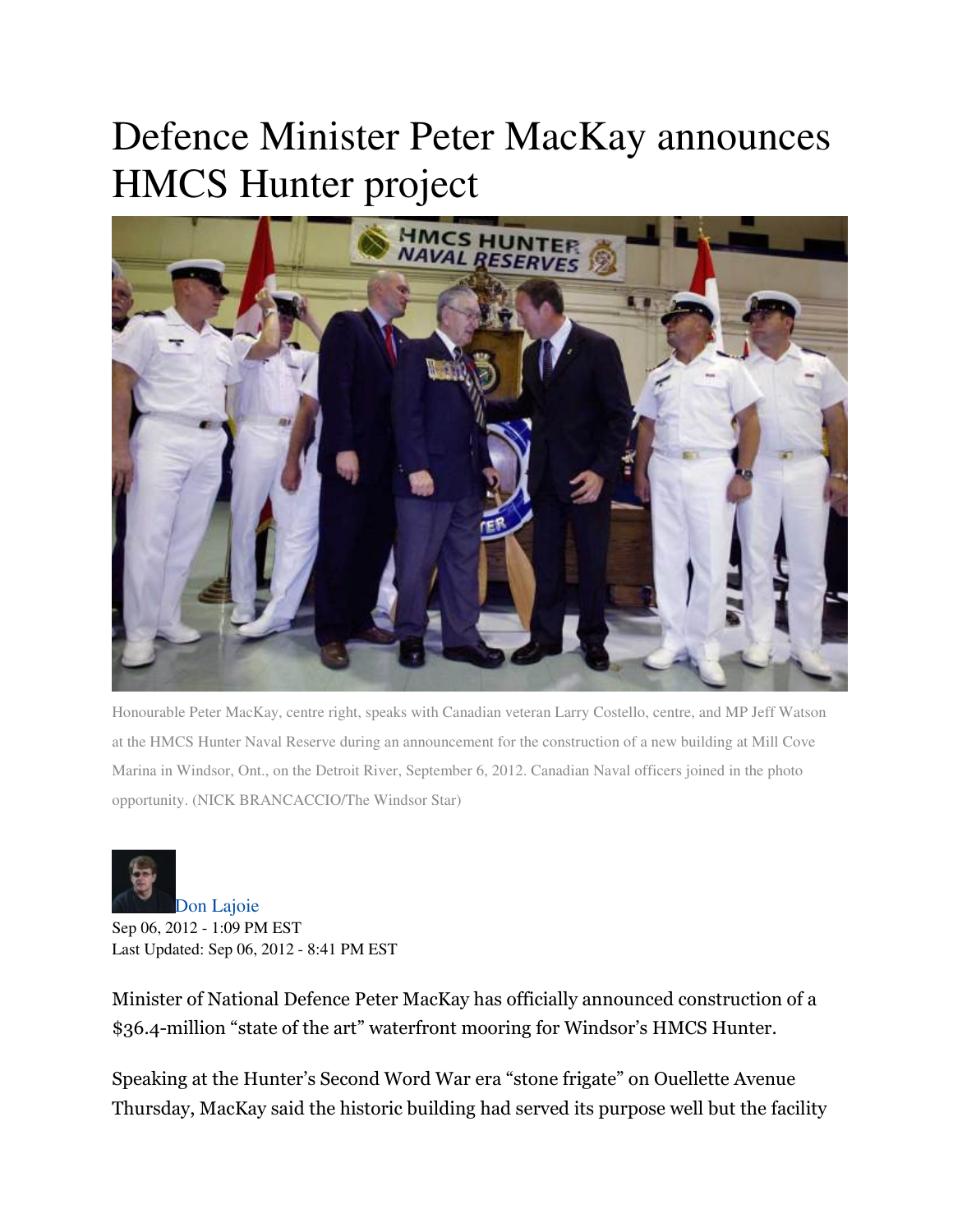was in need of an upgrade to be achieved through the construction of a \$15.7 million 5,805-square-metre building at Mill Cove Marina on the Detroit River in Sandwich Towne, with work to begin in the spring. Total value of the upgrade of the facility and equipment is set at \$36.4 million

The new Hunter will be large enough, he said, to house 250 personnel and three cadet corps and include offices, classrooms, mess areas, a boat lift and boat shed, a drill deck, storage areas and training facilities. Constructio, to be handled by PCR Contractor Inc. of Windsor, will generate 85 jobs. The old Hunter will be declared surplus and returned to the Canadian Forces Support Unit in London.

"The government is working hard to provide the men and women of our military the best equipment, training, support and infrastructure we can," said MacKay. "We are committed to give them what is needed to protect Canada … and to meet the challenges of the 21st century."

He said the project fits into that goal, adding that the service men and women at HMCS Hunter exemplify the best of the military, whether regular forces or reserve personnel, adding that the unit's motto, "ready when required," encapsulates that spirit.

"But this venerable building is aging," he said. "It no longer meets the needs and requirements of a modern navy…. The new one will be state of the art."

MP Jeff Watson  $(C - \text{Essex})$ , whom MacKay credited with pushing the new Hunter building in Parliament, noted that the project will also bring jobs to the area.

"I'm confident that our government's investment will help bolster the local economy and greatly benefit our Canadian Forces."

Commander Dan Manu-Popa, of HMCS Hunter, said "the new facility will greatly enhance our collective efforts in the service of Canada."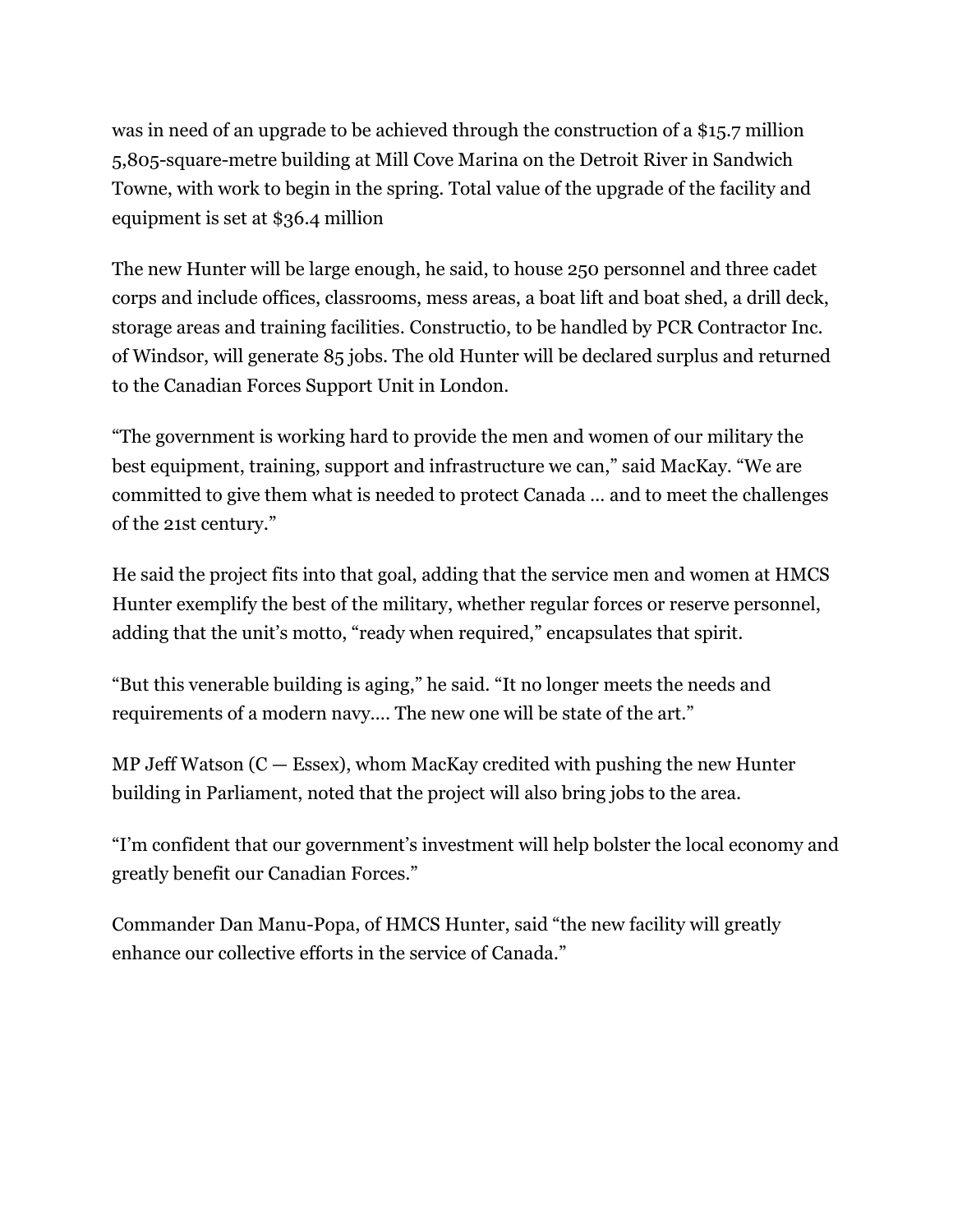

Honourable Peter MacKay, right, Minister of National Defence, along with local MP Jeff Watson were joined by Commander Dan Manu-Popa, (not shown) HMCS Hunter Naval Reserve, during an announcement for the construction of a new building at Mill Cove Marina in Windsor, Ont., on the Detroit River, September 6, 2012. (NICK BRANCACCIO/The Windsor Star)



Honourable Peter MacKay, right, Minister of National Defence, along with local MP Jeff Watson were joined by Commander Dan Manu-Popa, (not shown) HMCS Hunter Naval Reserve, during an announcement of the construction of a new building at Mill Cove Marina in Windsor, Ont., on the Detroit River, September 6, 2012. (NICK BRANCACCIO/The Windsor Star)